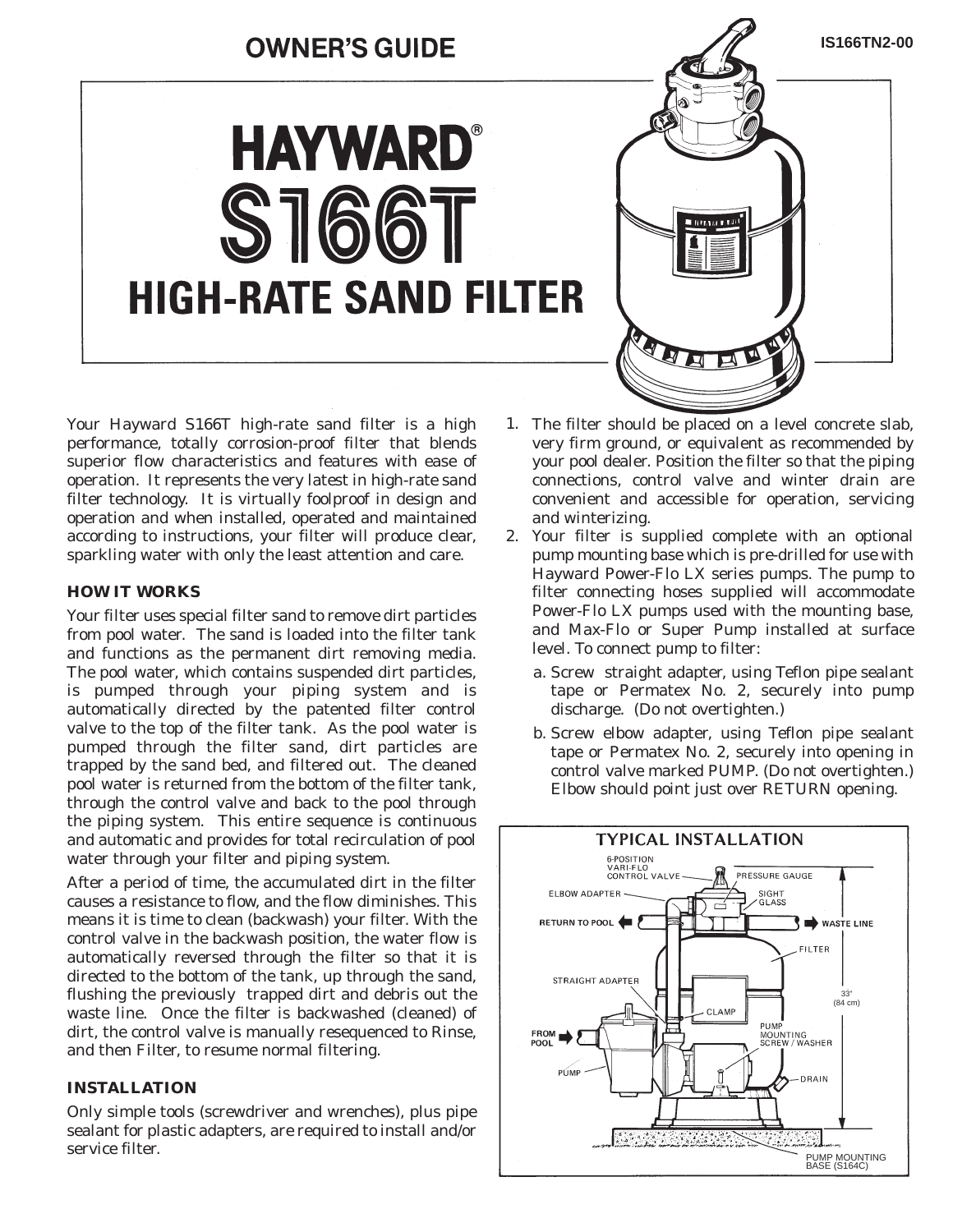## **SPECIFICATIONS**

|                        | <b>EFFECTIVE</b><br><b>FILTRATION AREA</b> |       | <b>DESIGN</b><br><b>FLOW RATE</b> |     | MAXIMUM WORKING<br><b>PRESSURE</b> |            | REQUIRED CLEARANCE |     |              | MEDIA REQUIRED |               |               |            |
|------------------------|--------------------------------------------|-------|-----------------------------------|-----|------------------------------------|------------|--------------------|-----|--------------|----------------|---------------|---------------|------------|
|                        |                                            |       |                                   |     |                                    |            | <b>SIDE</b>        |     | <b>ABOVE</b> |                | TYPF          | <b>AMOUNT</b> |            |
| MODEL<br><b>NUMBER</b> | FT <sup>2</sup>                            | $M^2$ | <b>GPM</b>                        | ∟PM | PSI                                | <b>BAR</b> | <b>INCH</b>        | MM  | <b>INCH</b>  | МM             | FILTER SAND*  | LBS.          | <b>KGS</b> |
| S166T                  | . . 4                                      | 0.13  | 35                                | 133 | 50                                 | 3.45       | 18                 | 457 | 18           | 457            | $0.45 - 0.55$ | 100           | 45         |

\*Also known as No. 20 or No. 1/2 Silica Sand.

**NOTE: ANSI/NSPI-4 Article V, standard for above-ground and on-ground pools, advises that components such as the filtration system, pumps and heater be positioned so as to prevent their being used as a means of access to the pool by young children.**

## **PARTS Model S166T S166T1575XS S166T1575XSN2**

| REF.<br>NO.    | <b>PART NO.</b>                 | <b>DESCRIPTION</b>                                                                     | NO.<br>REQ'D. |
|----------------|---------------------------------|----------------------------------------------------------------------------------------|---------------|
| $\mathbf{1}$   | SP071113                        | Vari-Flo Control Valve Assembly                                                        | 1             |
| $\mathfrak{p}$ | ECX27081                        | Pressure Gauge                                                                         | 1             |
| 3              | GMX600F                         | Valve/Tank O-Ring                                                                      | 1             |
| 4              | GMX600NS                        | Flange Clamp (Valve-Tank)                                                              | 1             |
| 5              | <b>SX202S</b>                   | Sand Shield                                                                            | 1             |
| 6              | SX164DA                         | Lateral Assembly with Center Pipe                                                      | 1             |
| 7              | SX164AA1                        | Filter Tank with Skirt,<br><b>Complete Lateral Assembly</b>                            | 1             |
| 8              | <b>SX200Q</b>                   | Lateral                                                                                | 10            |
| 9              | SX180G                          | Gasket                                                                                 | 1             |
| 10             | <b>SX180H</b>                   | Drain Cap                                                                              | 1             |
| 11             | <b>SX164B</b>                   | Filter Support Stand (Skirt)                                                           | 1             |
| 12             | SX164C                          | Pump Base                                                                              | 1             |
| 13             | <b>ECX1108A</b>                 | 5/16" x 3/4" Mounting Screw Kit                                                        | 2             |
| $14*$          | SX160Z5                         | 1-1/2" Hose                                                                            | 1             |
| $15*$          | SPX1105Z4                       | 1-1/2" Elbow Adapter                                                                   | 1             |
| $16*$          | ECX18028                        | Hose Clamp                                                                             | 2             |
| $17*$          | SPX1091Z2                       | 1-1/2" Straight Hose Adapter                                                           | 1             |
| $18***$        | N <sub>2</sub> SA <sub>BG</sub> | Nature <sup>2</sup> Canister                                                           | 1             |
| $19***$        | SX164DAN2KIT                    | Folding Umbrella Lateral Assembly<br>w/Center Pipe for Nature <sup>2</sup><br>Canister | 1             |

\*Furnished with PAK or System only.

\*\*Included only on filters supplied with SwimPure Canister

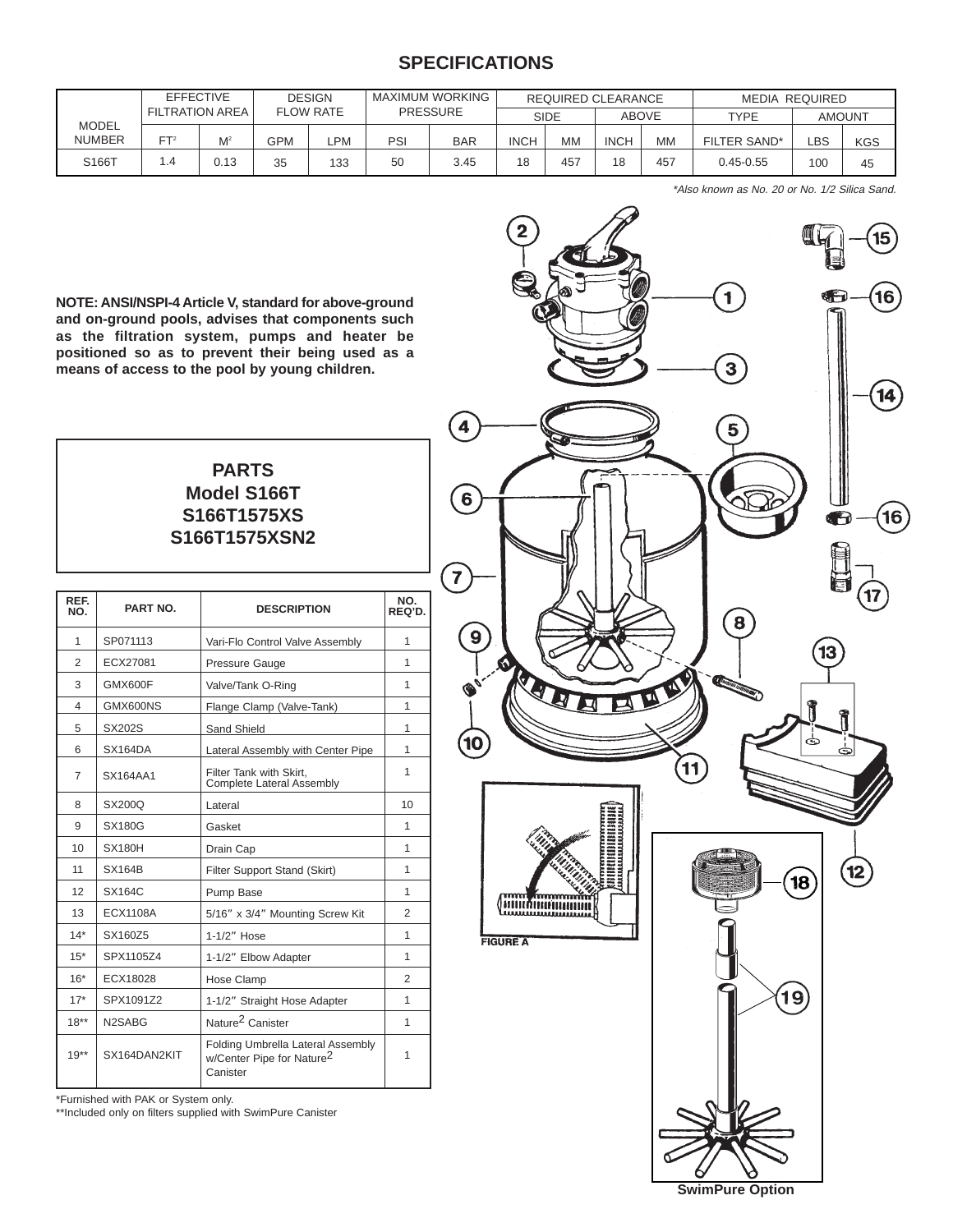STOP here and load media per instructions (No. 3).

c. Place hose clamps on clear hose and fit hose over straight and elbow adapters and secure with clamps. If it is difficult to fit hose over the adapters, place hose in hot water for several minutes.

**NOTE:** To prevent breakage and damage to pump and control valve, use only pipe sealants specifically formulated for plastics. Do not overtighten fittings or adapters.

- Loading sand media. Filter sand media is loaded through 3. the top opening of the filter.
	- a. Loosen flange clamp and remove Filter Control Valve (if previously installed).
	- b. Cap internal pipe with sand shield to prevent sand from entering it. Be sure pipe is securely in place in bottom underdrain hub.
	- c. We recommend filling tank approximately 1/2 way with water to provide a cushioning effect when the filter sand is poured in. This helps protect the underdrain laterals from excessive shock. (Be sure the winter drain cap is securely in place on drain pipe.) **Note: Check to confirm all laterals are in the down position before loading with sand. (See Figure A on Page 2.)**
	- d. Carefully pour in correct amount and grade of filter sand, as specified. (Be sure center pipe remains centered in opening). Sand surface should be leveled and should come to about the middle of the filter tank. Remove sand shield from center pipe.

**NOTE:** If your sand filter is equipped with the SwimPure system or you are installing the SwimPure Retrofit Kit, then please follow the steps in the Instruction Sheet included in the SwimPure carton.

- 4. Assemble Filter Control Valve to filter tank.
	- Wipe filter flange clean. a.
	- To install clamp, loosely preassemble both halves of the b. clamp with one screw and one nut, turning the nut two or three times. Place clamp assembly on the filter neck.
	- c. Insert filter control valve (with valve/flange O-ring in place) into the tank neck, taking care that the center pipe slips into the hole in the bottom of the valve.
	- d. Install clamp around tank and valve flange and assemble second screw and nut. Tighten both sides of clamp alternately and evenly. Make sure you tighten just enough so that the valve may be rotated on the tank for final positioning.
	- e. Carefully screw the pressure gauge, with pipe tape, into 1/4" tapped hole in valve body. Do not overtighten.
	- Connect pump to control valve opening marked f. "PUMP" according to the instructions.
	- Tighten both sides of clamp alternately and evenly. Use g. a correctly sized large screw driver and tighten firmly to obtain a good seal.
	- h. Please be sure to place vinyl protector caps over ends of screws.
- Make return to pool pipe connection to control valve 5. opening marked RETURN and complete other necessary plumbing connections, suction lines to pump, waste, etc.
- Make electrical connections to pump per pump 6. instructions. Be sure all circuits are protected by a

properly-sized ground fault circuit interrupter (GFCI).

7. To prevent water leakage, be sure winter drain cap is securely in place and all pipe connections are tight.

**NOTE:** If you have installed a SwimPure system, then please refer to Step 2 in the SwimPure Instruction Sheet ("Balance the Pool Water").

#### **INITIAL START-UP OF FILTER**

- 1. Be sure correct amount of filter sand media is in tank and that all connections have been made and are secure.
- Depress Vari-Flo control valve handle and rotate to 2. BACKWASH position. (To prevent damage to control valve seal, always depress handle before turning.)
- Prime and start pump according to pump instructions 3. allowing the filter tank to fill with water. **CAUTION: All suction and discharge valves must be open when starting the pump. Failure to do so could cause severe personal injury and/or property damage.** Once water flow is steady out the waste line, run the pump for at least 1 minute. The initial backwashing of the filter is recommended to remove any impurities or fine sand particles in the sand media.
- Turn pump off, set valve to RINSE position. Start pump 4. and operate until water in sight glass is clear—about 1/2 to 1 minute. Turn pump off, set valve to FILTER position and restart pump. Your filter is now operating in the normal filter mode, filtering particles from the pool water.
- Adjust pool suction and return valves to achieve desired 5. flow. Check system and filter for water leaks and tighten connections, bolts, nuts, as required.
- 6. Note the initial pressure gauge reading when the filter is clean. (It will vary from pool to pool depending upon the pump and general piping system). As the filter removes dirt and impurities from the pool water, the accumulation in the filter will cause the pressure to rise and flow to diminish. When the pressure gauge reading is 6-8 lbs. (2.7-3.6 kgs.) higher than the initial "clean" pressure you noted, it is time to backwash (clean) the filter (see BACKWASH under Filter Control Valve Functions).

**NOTE: During initial clean-up of the pool water, it may be necessary to backwash frequently due to the unusually heavy initial dirt load in the water.**

#### *CAUTION: To prevent unnecessary strain on piping system and valving, always shut off pump before switching Filter Control Valve positions.*

To prevent damage to the pump and filter and for proper operation of the system, clean pump strainer and skimmer baskets regularly.

#### **FILTER CONTROL VALVE FUNCTIONS**

**FILTER–**Set valve to FILTER for normal filtering. Also use for regular vacuuming.

**BACKWASH–**For cleaning filter. When filter pressure gauge rises 6-8 lbs. (2.7-3.6 kgs.) above start-up (clean pressure):

Stop the pump, set valve to BACKWASH. Start pump and backwash, approximately 2 minutes or less, depending on dirt accumulation, until water in sight glass is clear. Proceed to RINSE.